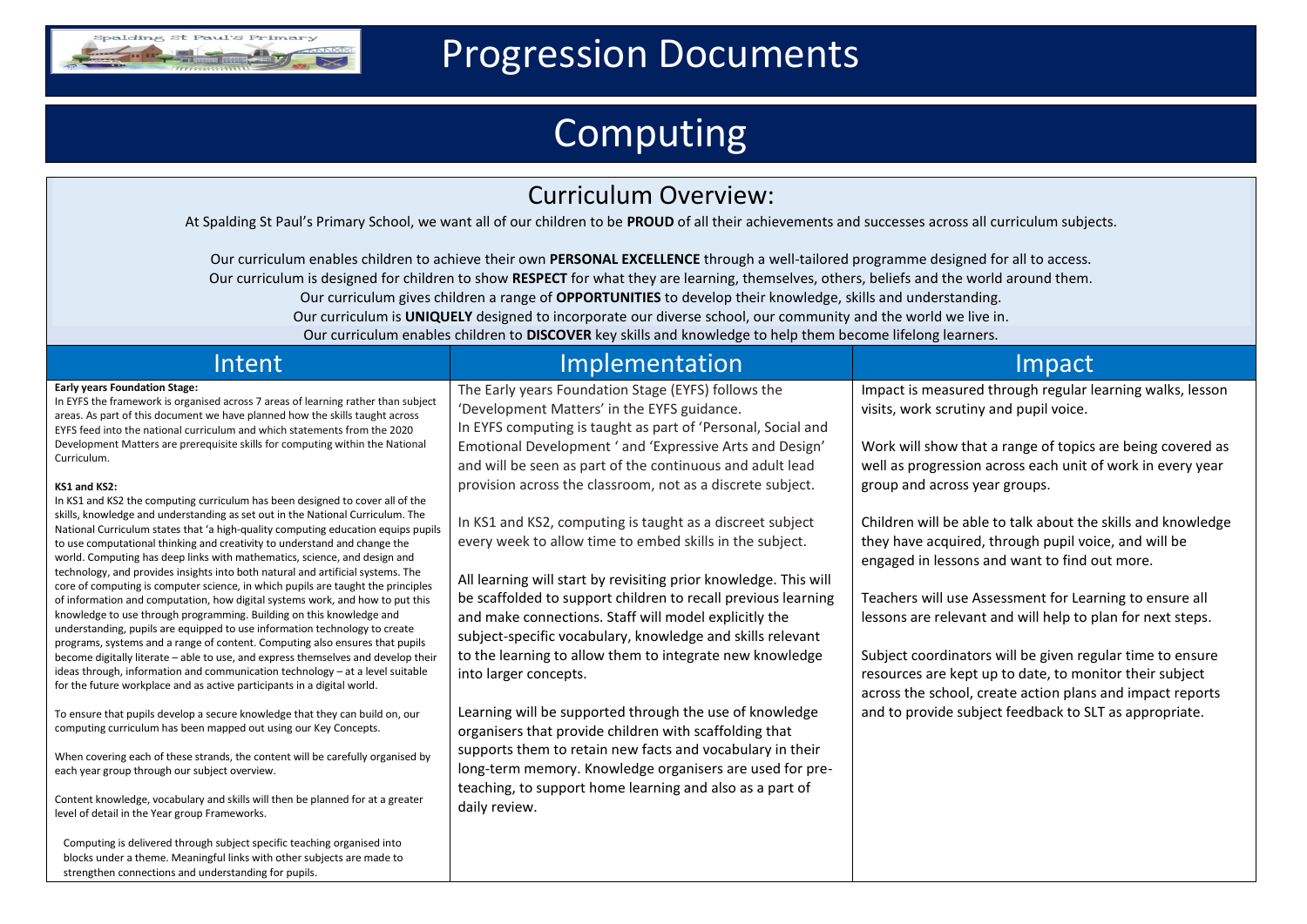| <b>Breadth of Study</b>                                                                                                                                                                              |                                                  |                            |                                                                                                                                                                                                        |  |  |
|------------------------------------------------------------------------------------------------------------------------------------------------------------------------------------------------------|--------------------------------------------------|----------------------------|--------------------------------------------------------------------------------------------------------------------------------------------------------------------------------------------------------|--|--|
| Breadth of Study EYFS:                                                                                                                                                                               |                                                  |                            |                                                                                                                                                                                                        |  |  |
| Personal, Social and Emotional<br>Three and Four<br>Year-Olds<br>Development<br><b>Physical Development</b><br>Understanding the World<br>Personal, Social and Emotional<br>Reception<br>Development |                                                  |                            | Remember rules without needing an adult to remind them.                                                                                                                                                |  |  |
|                                                                                                                                                                                                      |                                                  |                            | Match their developing physical skills to tasks and activities in the setting.<br>Explore how thingswork.                                                                                              |  |  |
|                                                                                                                                                                                                      |                                                  |                            | • Show resilience and perseverance in the face of a challenge.<br>Know and talk about the different factors that support their overall health and wellbeing:- sensible amounts of<br>'screen time'.    |  |  |
|                                                                                                                                                                                                      | <b>Physical Development</b>                      |                            | • Develop their small motor skills so that they can use a range of tools competently, safely and confidently.                                                                                          |  |  |
|                                                                                                                                                                                                      | <b>Expressive Arts and Design</b>                |                            | • Explore, use and refine a variety of artistic effects to express their ideas and feelings.                                                                                                           |  |  |
| <b>ELG</b>                                                                                                                                                                                           | Personal, Social<br>and Emotional<br>Development | <b>Managing Self</b>       | Be confident to try new activities and show independence, resilience and perseverance in the face of challenge.<br>Explain the reasons for rules, know right from wrong and try to behave accordingly. |  |  |
|                                                                                                                                                                                                      | <b>Expressive Arts</b><br>and Design             | Creating<br>with Materials | • Safely use and explore a variety of materials, tools and techniques, experimenting with colour, design, texture, form<br>and function.                                                               |  |  |

## Breadth of study Key Stage 1:

Children should be taught to:

- Understand what algorithms are; how they are implemented as programs on digital devices; and that programs execute by following precise and unambiguous instructions
- Create and Debug simple programs
- Use logical reasoning to predict the behaviour of simple programs
- Use technology purposefully to create, organise, store, manipulate and retrieve digital content
- Recognise common uses of information technology beyond school
- Use technology safely and respectfully, keeping personal information private; identify where to go for help and support when they have concerns about content or contact on the internet or other online technologies

## Breadth of study Key Stage 2:

Children should be taught to:

- design, write and debug programs that accomplish specific goals, including controlling or simulating physical systems; solve problems by decomposing them into smaller parts
- use sequence, selection, and repetition in programs; work with variables and various forms of input and output
- use logical reasoning to explain how some simple algorithms work and to detect and correct errors in algorithms and programs
- understand computer networks, including the internet; how they can provide multiple services, such as the World Wide Web, and the opportunities they offer for communication and collaboration
- use search technologies effectively, appreciate how results are selected and ranked, and be discerning in evaluating digital content
- select, use and combine a variety of software (including internet services) on a range of digital devices to design and create a range of programs, systems and content that accomplish given goals, including collecting, analysing, evaluating and presenting data and information
- use technology safely, respectfully and responsibly; recognise acceptable/unacceptable behaviour; identify a range of ways to report concerns about content and contact

| <b>Key Concepts</b>            |                              |                                    |                                     |                                |  |  |
|--------------------------------|------------------------------|------------------------------------|-------------------------------------|--------------------------------|--|--|
| Computing systems and          | Programming                  | Data and Information               | <b>Creating Media</b>               | Internet Safety                |  |  |
| network                        |                              |                                    |                                     |                                |  |  |
| Understand how networks can be | Create software to allow     | - Understand how data is stored,   | Select and create a range of media  | Understand risks when using    |  |  |
| used to retrieve and share     | computers to solve problems. | organised, and used to represent   | including text, images, sounds, and | technology, and how to protect |  |  |
| information, and how they come |                              | real-world artefacts and scenarios | video                               | individuals and systems        |  |  |
| with associated risks          |                              |                                    |                                     |                                |  |  |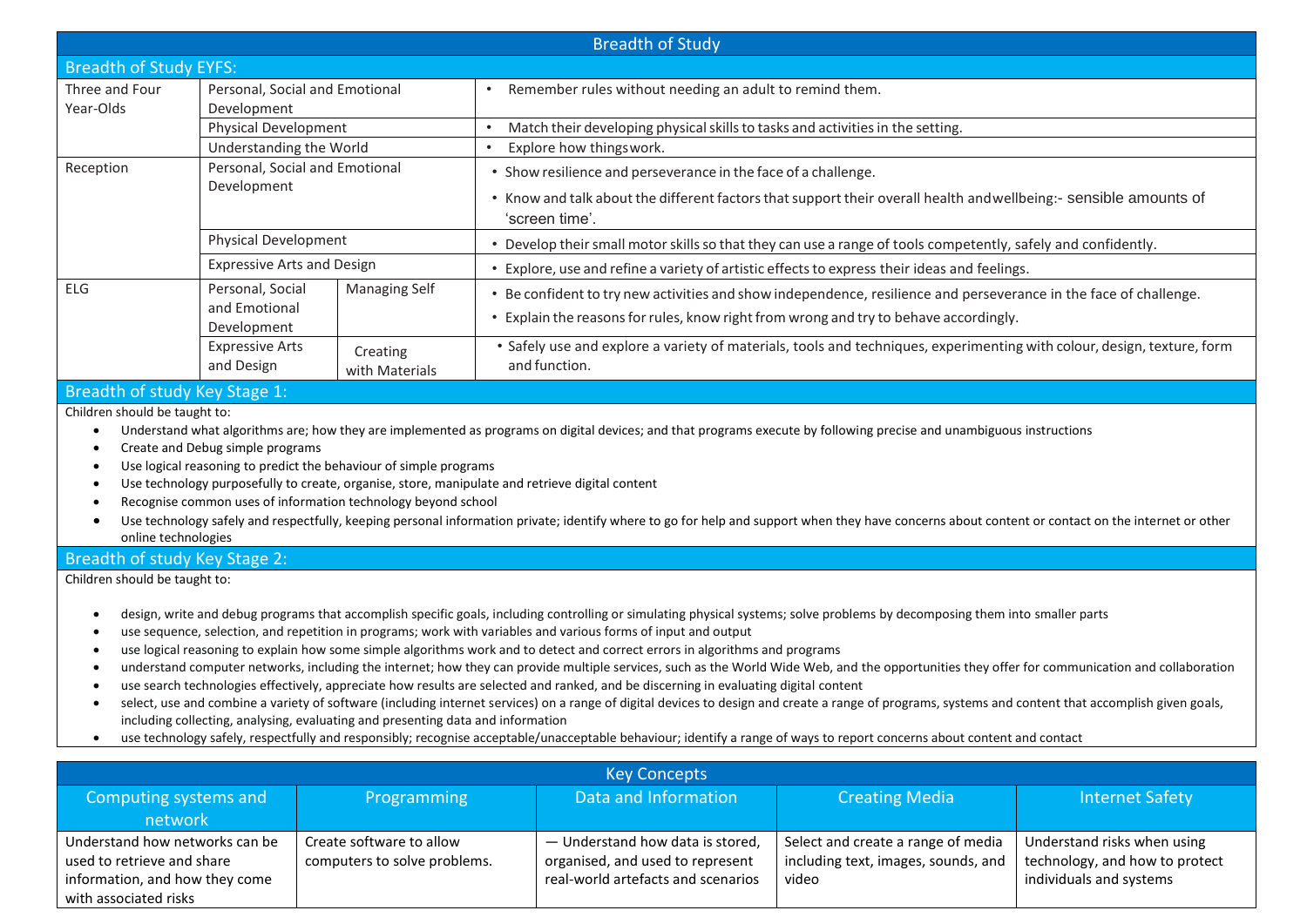|                            | Year 1                                                                                                                                                                                                                                                                                                                                                   | Year <sub>2</sub> | Year <sub>3</sub>                                                                                                                                                                                                                                                                                                                                                                                                                                                                                                 | Year 4                                                                | Year <sub>5</sub>                                                                                                                                                                                                                                                                                                                                                                                                                                                                                                 | Year <sub>6</sub>                                                     |
|----------------------------|----------------------------------------------------------------------------------------------------------------------------------------------------------------------------------------------------------------------------------------------------------------------------------------------------------------------------------------------------------|-------------------|-------------------------------------------------------------------------------------------------------------------------------------------------------------------------------------------------------------------------------------------------------------------------------------------------------------------------------------------------------------------------------------------------------------------------------------------------------------------------------------------------------------------|-----------------------------------------------------------------------|-------------------------------------------------------------------------------------------------------------------------------------------------------------------------------------------------------------------------------------------------------------------------------------------------------------------------------------------------------------------------------------------------------------------------------------------------------------------------------------------------------------------|-----------------------------------------------------------------------|
| Computing<br>systems       | -Use technology purposefully to create, organise, store, manipulate<br>and retrieve digital content                                                                                                                                                                                                                                                      |                   | -Understand computer networks, including the internet; how they can<br>provide multiple services, such as the World Wide Web, and the<br>opportunities they offer for communication and collaboration                                                                                                                                                                                                                                                                                                             |                                                                       | -Understand computer networks, including the internet; how they can<br>provide multiple services, such as the World Wide Web, and the<br>opportunities they offer for communication and collaboration                                                                                                                                                                                                                                                                                                             |                                                                       |
| Programming                | -Understand what algorithms are, how they are implemented as<br>programs on digital devices, and that programs execute by following<br>precise and unambiguous instructions<br>-Create and debug simple programs<br>-Use logical reasoning to predict the behaviour of simple programs<br>-Recognise common uses of information technology beyond school |                   | -Design, write and debug programs that accomplish specific goals,<br>including controlling or simulating physical systems; solve problems by<br>decomposing them into smaller parts<br>-Use sequence, selection, and repetition in programs; work with<br>variables and various forms of input and output<br>-Use logical reasoning to explain how some simple algorithms work<br>and to detect and correct errors in algorithms and programs<br>-Use search technologies effectively, appreciate how results are |                                                                       | -Design, write and debug programs that accomplish specific goals,<br>including controlling or simulating physical systems; solve problems by<br>decomposing them into smaller parts<br>-Use sequence, selection, and repetition in programs; work with<br>variables and various forms of input and output<br>-Use logical reasoning to explain how some simple algorithms work<br>and to detect and correct errors in algorithms and programs<br>-Use search technologies effectively, appreciate how results are |                                                                       |
| Information<br>and<br>Data |                                                                                                                                                                                                                                                                                                                                                          |                   | selected and ranked, and be discerning in evaluating digital content<br>-Select, use and combine a variety of software (including internet<br>services) on a range of digital devices to design and create a range of<br>programs, systems and content that accomplish given goals, including<br>collecting, analysing, evaluating and presenting data and information                                                                                                                                            |                                                                       | selected and ranked, and be discerning in evaluating digital content<br>-Select, use and combine a variety of software (including internet<br>services) on a range of digital devices to design and create a range of<br>programs, systems and content that accomplish given goals, including<br>collecting, analysing, evaluating and presenting data and information                                                                                                                                            |                                                                       |
| Creating<br>Media          | -Recognise common uses of information technology beyond school                                                                                                                                                                                                                                                                                           |                   | -Select, use and combine a variety of software (including internet<br>services) on a range of digital devices to design and create a range of<br>programs, systems and content that accomplish given goals, including<br>collecting, analysing, evaluating and presenting data and information                                                                                                                                                                                                                    |                                                                       | -Select, use and combine a variety of software (including internet<br>services) on a range of digital devices to design and create a range of<br>programs, systems and content that accomplish given goals, including<br>collecting, analysing, evaluating and presenting data and information                                                                                                                                                                                                                    |                                                                       |
| Internet Safety            | -Use technology safely and respectfully, keeping personal information<br>private; identify where to go for help and support when they have<br>concerns about content or contact on the internet or other online<br>technologies                                                                                                                          |                   | -Use technology safely, respectfully and responsibly; recognise<br>concerns about content and contact                                                                                                                                                                                                                                                                                                                                                                                                             | acceptable/unacceptable behaviour; identify a range of ways to report | -Use technology safely, respectfully and responsibly; recognise<br>concerns about content and contact                                                                                                                                                                                                                                                                                                                                                                                                             | acceptable/unacceptable behaviour; identify a range of ways to report |